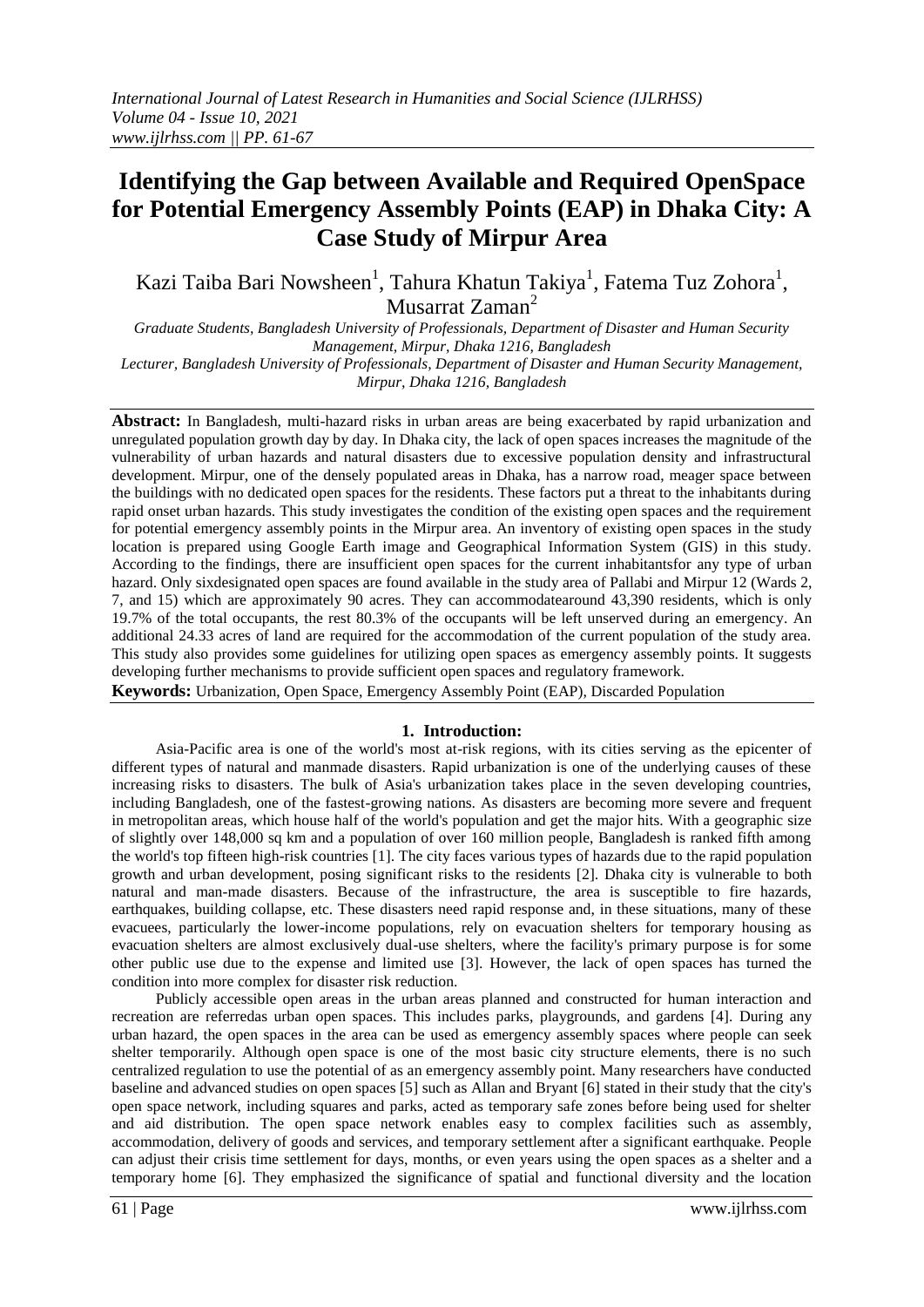# *International Journal of Latest Research in Humanities and Social Science (IJLRHSS) Volume 04 - Issue 10, 2021*

# *www.ijlrhss.com || PP. 61-67*

selection of open spaces [7]. Venn and Niemelä [8]&Haq [9] mentioned that interdisciplinary and integrative techniques should enhance open green areas in the city and optimize applicable regulations. Fan et al.[10] focused on the use of urban green spaces as disaster shelters and their established ecological role. However, Şenik and Uzun [11] opined that it's critical to locate assembly points and temporary shelters near some urban occupancy areas (hospitals, main roads) while keeping them away from others (areas with food risk, fuel stations, existing buildings).

Mirpur area is densely populated and vulnerable to various urban disasters. The study area of this research includes Pallabi and Mirpur 12 in the Mirpur region ofDhaka Division, Bangladesh. These two sections contained Wards 2, 7 (partially), and 15 (partially).

The area's infrastructure is in poor condition. In most of the sites, there is little space between the buildings because they are so close together. Most of the structures are not constructed following the building code. The area's roads are incredibly narrow. According to Fire Service officials, unplanned urbanization, the rise of random commercial establishments such as garments, industry, markets, and offices through filing canals and water sources, and the growth of non-approved high buildings are among the top areas on the list [12]**.** The area is vulnerable to fire hazards due to narrow roads, a lack of fire extinguishing systems in shops or business establishments, and illegal power connections. The area lacks a proper building code, which may lead to potential urban disasters. The site has already faced several fire accidents in Chandrabindu Fashion House (2018), City Park Building (2019), Mirpur 14 Slum (2019), and Cholontika Slum (2017). Not only for fire hazards, but the area is also vulnerable to other on spot disasters like building collapse and earthquake [13].

Hence, identifying the gap between available and required amount of open spaces that can be used as potential emergency assembly points (EAP), is essential. So that, in case of any emergency like an earthquake or fire accident, people can gather at the accessible assembly points. These will help in disaster response and recovery as the community people can gather there immediately and stay until their houses become livable again. Open spaces and shelters are an urban asset for making a city disaster resilient.

However, the assembly points should be a nearby area where residents can reach by walking. As per Koren and Rus [14] resilient streets should be wide enough and free of obstacles. Emergency point placement planning is focused on standards, requirements, and guidelines established by emergency managers and humanitarian organizations, which are mostly based on post-disaster assessments [15]. The SPHERE Project provides provisions for strategic planning, settlement planning, covering living space, infrastructure, and environmental impact for shelter and settlements [16].

This paper is based on the concept of reducing multi-hazard risk in the specific area by identifying appropriate emergency assembly points and what kind of emergency plan can be taken for emergency evacuation in any multi-hazard situation.

The research's primary goal is to manage the risk of multiple hazards in the selected area by proposing suitable spaces for emergency assembly points by identifying potential open spaces for the emergency assembly points in the study area using spatial analysis on ArcMap.



**Figure 1:** Study Area of Pallabi and Mirpur 12 *(Source: Google Earth)*

# **2. Methodology:**

This research has used spatial analysis using Google Earth Tool and ArcGIS. At first, the existing open spaces in the study locations are selected in Google Earth, then the selected plots are exported into ArcMap as shape files for spatial analysis and calculations. From the input of attribute tables of the polygon shape files, the total area is measured for the available open spaces which can be used as potential EAP. Then, the observational survey is conducted to validate the potential EAP in the real ground. The existing conditions, accessibility, access road, surrounding land uses, location of emergency service centers, etc. factors were observed in the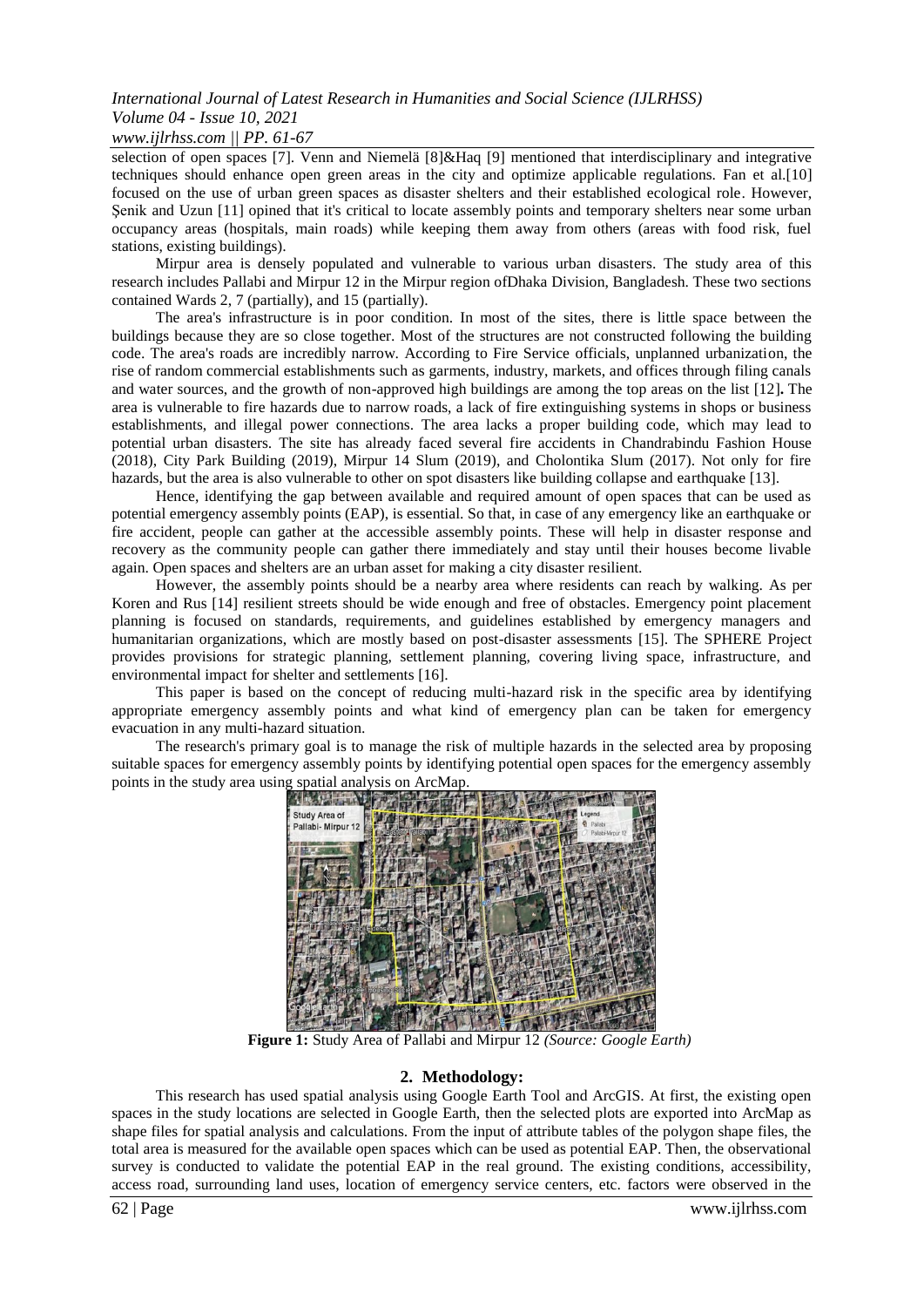# *International Journal of Latest Research in Humanities and Social Science (IJLRHSS) Volume 04 - Issue 10, 2021*

## *www.ijlrhss.com || PP. 61-67*

selected locations through a checklist. The criteria of an ideal EAP have been set out from the literature and international guidelines. The qualitative assessment of the selected EAP is done by a focus group discussion (FGD). It is held with the residents of the study area who are the users of those assembly points to understand their perceptions on EAP and the challenges faced by them to access those locations.

For the required number of areas to accommodate the study population in the emergency, the standard space/person ratio is fixed and then calculated for the totalresidents of the study area. Then the gap is found out by subtracting the available areas from the required areas forEAP. Finally, the discarded population is measured who cannot be accommodated in the available potential EAPs.Some suggestions and guidelines are provided to incorporatemore EAPs, and management procedures are mentioned so that people can be shifted and sheltered in the EAPs (Figure 2).



**Figure 2:** Flowchart of Methodology *(Source: Author, 2021)*

#### **3. Results and Discussion**

For our data analysis, we used Google earth, from which we selected our study area through a polygon, and we showed thepolygon area of the open spaces. Then in GIS, we digitized our shape file, and through polyline and polygon, we showed the road network and potential assembly point. After that, in the attribute table, we showed land use, polygon area, ward no, total population, and calculated area accommodation for the people in that specific area.

In this study, the author demonstrated the calculation of the area accommodation based on the assembled point area, ward distribution, and accessibility of identified open spaces.

#### **3.1 Existing Open Spaces of the Study Area:**

After conducting an area survey, a total of 6 open spaces are selected in the study area. (Figure 3) which are *Pallabi Eidgah Maydan, City Club Ground, M.D.C Model Institute Field, Pallabi M.I Model High School Field, Mawts Open Playground and Adjacent Open Field of MawtsPlayground***.**After identifying possible open spaces (6) for the study area, a qualitative analysis was conducted to determine the **accessibility** of these specific areas (Figure 4). The specified places of schools and college field, playground, Eidgah Maydan, all government authorized, are considered accessible for the study areas nearby residents [17]. The identified potential assembly points were in Mirpur 12 and Pallabi area. These areas in total are approximately 260,335 sq. ft. which is enough to be considered as open spacefor assembling places during an emergency for the residing people (Table 1).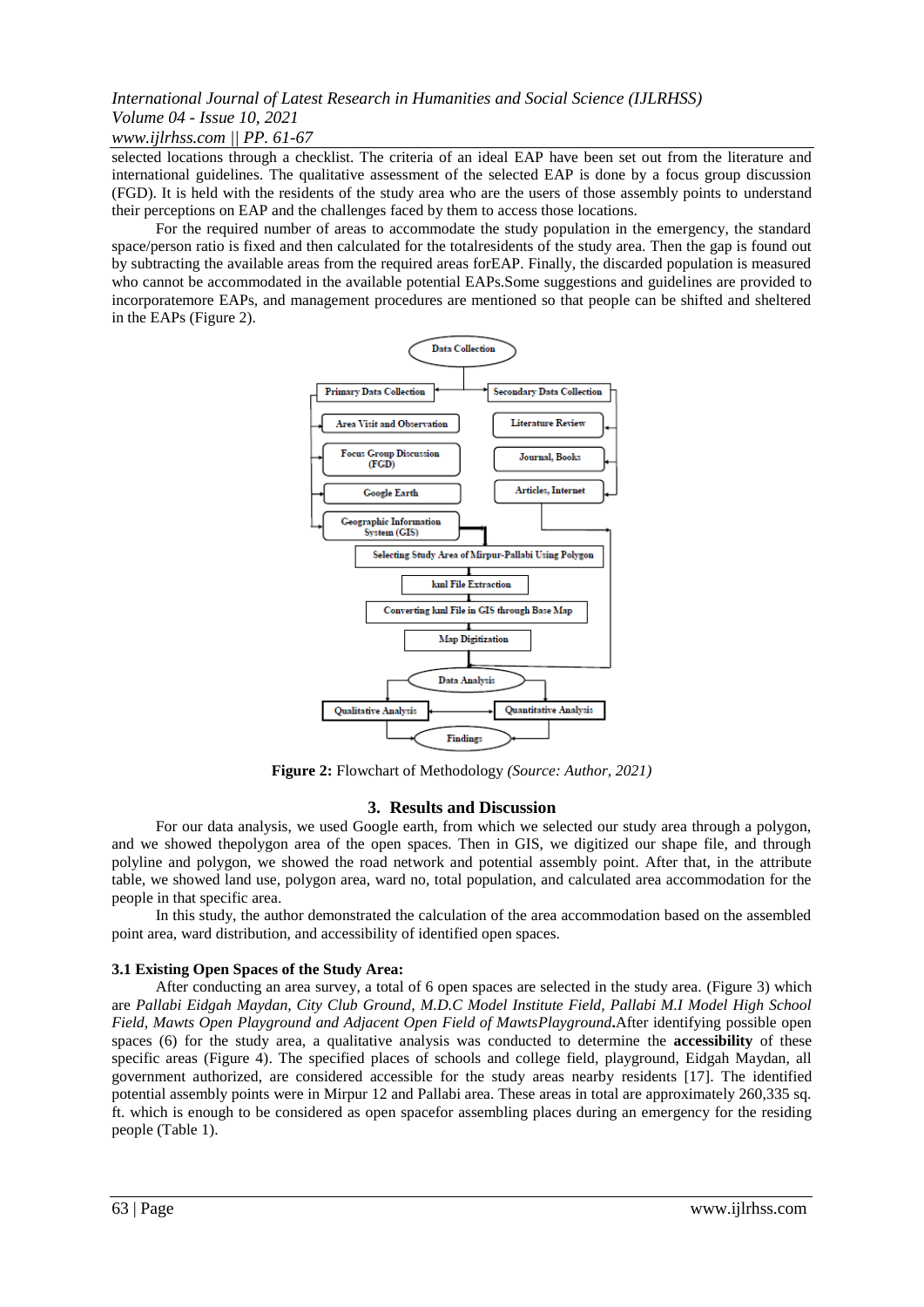## *International Journal of Latest Research in Humanities and Social Science (IJLRHSS) Volume 04 - Issue 10, 2021 www.ijlrhss.com || PP. 61-67*

#### **3.2 Accommodation of the Population According to Assembly Point Area:**

During an emergency, six square feet per person is a good rule of thumb for a standing crowd [18]. It means each person needs approximately a six sq. ft. area around himself or herself to stand. Suppose we are planning how many people can assemble in an open space in an emergency. In that case, we have to divide the total area of that open space by six to determine the area accommodation of that place. The equation will be,

#### **Accommodation of population=**

#### Total Area

Area needed for 1 person to stand comfortably

According to our calculations (Table 2), the total areaneeded for the population of three wards is 13, 21, 746 square feet. Only 43,390 people will fit in our designated assembly point. So, the discarded population is 1, 76, 901, and if there is an emergency, this population would need approximately 10, 61, 411 square feet of space. Since space is limited and the population is large, some alternative guidelines can minimize vulnerability and risk.



**Figure 3:** Map of Potential Assembly Points (Source: Author, 202

| <b>Name</b>                                                   | <b>Location</b>            | <b>Use</b><br>Land<br><b>Type</b> | <b>Total Area</b><br>(sqft.) | <b>Accessibility</b> | Ward<br><b>Population</b><br>Source:<br><i>Statistics</i><br>BD,2011) | No. of person the<br>space can<br>accommodate<br>(Total area/6 sq.ft) |
|---------------------------------------------------------------|----------------------------|-----------------------------------|------------------------------|----------------------|-----------------------------------------------------------------------|-----------------------------------------------------------------------|
| Pallabi<br>Eidgah<br><b>Maydan</b>                            | Ward No 15<br>(Part)       | Public<br>Space                   | 65,985                       | Accessible           | 16,993                                                                | 10,998                                                                |
| <b>Club</b><br><b>City</b><br>Ground                          | Ward No. 02                | Playground                        | 89,313                       | Accessible           | 1,51,868                                                              | 14,886                                                                |
| Model<br>M.D.C<br><b>Institute Field</b>                      | Ward No. 02                | Educationa<br>1 Purposes          | 49,872                       | Accessible           | 1,51,868                                                              | 8,312                                                                 |
| M.I<br>Pallabi<br><b>Model</b><br>High<br><b>School Field</b> | Ward<br>No.<br>$07$ (part) | Educationa<br>1 Purpose           | 31,747                       | Accessible           | 51,430                                                                | 5,291                                                                 |
| <b>Mawts</b><br><b>Open</b><br>Playground                     | Ward No. 07<br>(Part)      | Playground                        | 14,210                       | Accessible           | 51,430                                                                | 2,368                                                                 |
| Adjacent Open<br><b>Field of Mawts</b><br><b>Playground</b>   | Ward No. 07<br>(Part)      | Open Area                         | 9,208                        | Accessible           | 51,430                                                                | 1,535                                                                 |

| Table 1: Total area and accommodation capacity of the available open spaces |  |  |
|-----------------------------------------------------------------------------|--|--|
|-----------------------------------------------------------------------------|--|--|

(Source: Author, 2021)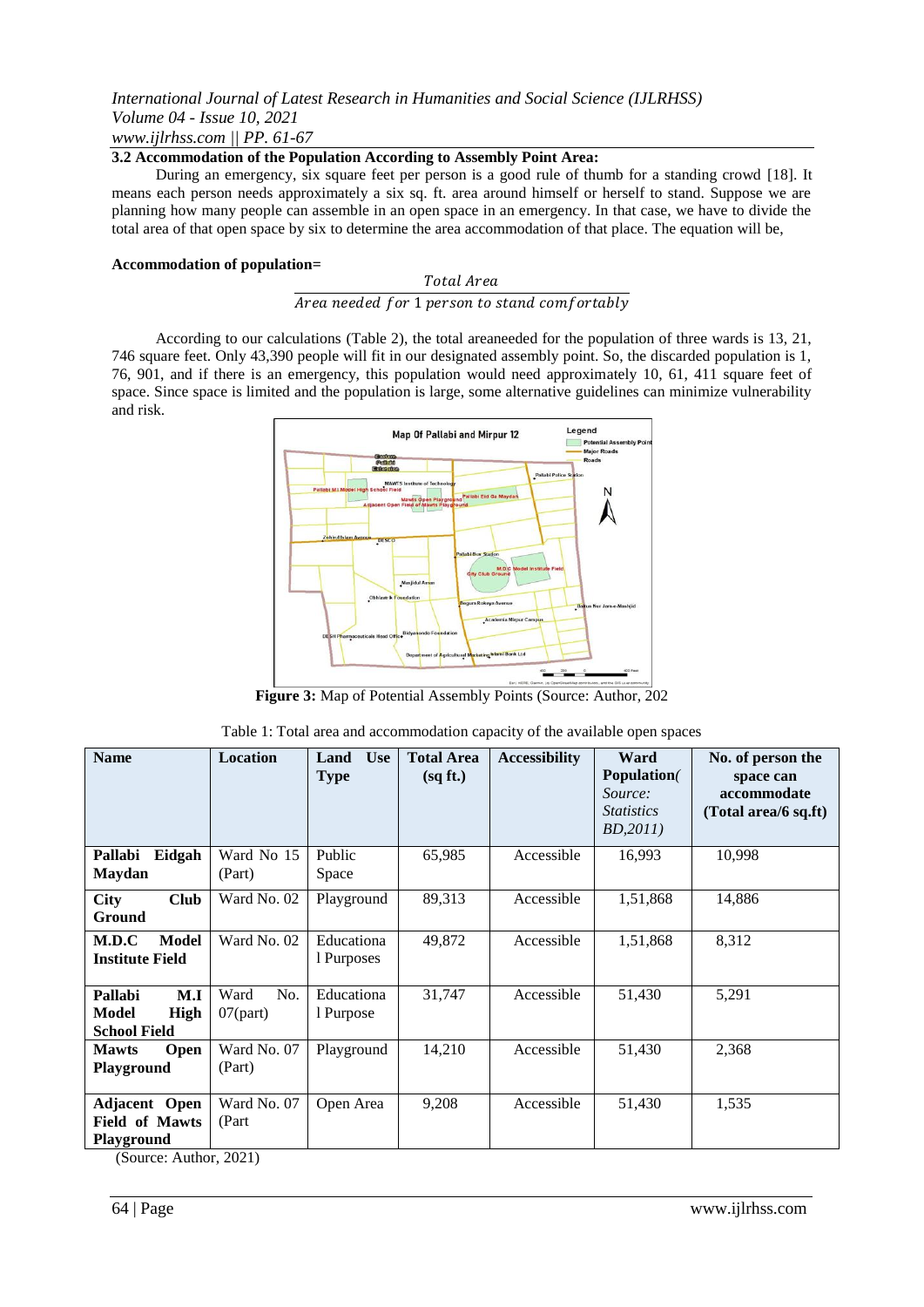| <b>Total Population of the study area</b>                                                                             | $= 1699 + 151868 + 51430$<br>$= 2,20,291$                                  |
|-----------------------------------------------------------------------------------------------------------------------|----------------------------------------------------------------------------|
| <b>Population Capacity</b>                                                                                            | $= 10998 + 14886 + 8312 + 5291 + 2368 + 1535$<br>$= 43.390$                |
| Discarded Population $=$<br><b>Total Population - Population Capacity</b>                                             | $= 220291 - 43390$<br>$= 1,76,901$                                         |
| <b>Total Assembly Area</b>                                                                                            | $= 65985 + 89313 + 49872 + 31747 + 14210 + 9208$<br>$= 2, 60, 335$ sq. ft. |
| Total area needed for total population                                                                                | $= (220291 \times 6)$ sq. ft.<br>$= 13,21,746$ sq. ft.                     |
| Area needed for discarded population $=$<br>(Total area needed for total population - Total<br><b>Assembly Area</b> ) | $=$ (1321746 - 260335) sq. ft.<br>$= 10, 61, 411$ sq. ft. or 24.33 Acre    |

(Source: Author, 2021)

Table 2: Total number of discarded Population

#### **4. Recommendations:**

Public open spaces should be considered for sustainable use, and for that, proper management is needed [19]. A solid vision for appropriate use and conservation of public open spaces should be developed to improve accountability, efficiency, and responsibility in public land properties and comparable techniques. After analysis in the Mirpur area, we can consider some recommendations to improve the living standard in the area during an emergency.

#### **4.1 Fire Safety:**

The road surrounding the open spaces should be free of obstacles so that the fire department can quickly respond. There should be training, awareness-raising for fire prevention, as it is an emerging situation.

#### **4.2 Building Code and Building Maintenance:**

One of the most critical aspects for mitigating any hazard impact is good infrastructure. When constructing any infrastructure or building, rules and regulations must be followed. The Bangladesh National Building Code (BNBC) has specific rules and guidelines to follow while constructing buildings. There is a lack of rules for a disaster resilient building. It is now necessary to focus more on building codes and disaster resilience [20]. Combining the design and planning of emergency shelters and public open spaces into the construction of urban resilience may improve disaster management [21]. We have found slums in the study area; the conditions of those slums are not good. While establishing those slums, proper maintenance should be done.

#### **4.3 Drills:**

The community people can participate in drills to enhance their knowledge of the emergency and know what to expect. People will be more motivated and will recall exercises more quickly because they are realistic. They will understand how to go to the assembly point and which route they should take. Drills should include simulated structural destruction, human injuries, active search and rescue, mass transportation, and other operations. Drills/Training should be done routinely. There should be a plan to cover all building tenants in training them on essential fire prevention, safety hazards, emergency procedures, and fire extinguishing methods.

#### **4.4 Committee on Disaster Management:**

The government, associated stakeholders, and organizations can establish rules and regulations and maintain these places. They should adopt effective planning policies, approaches, and creative design methods to ensure fair distribution, inclusion and access, connectivity, and the consistency of public-space networks in the city [22]. There should be a disaster management committee to take strategic approaches and do proper planning for the community.

#### **4.5 Traffic Control:**

Congestion on city roads and highways results in a significant loss of network infrastructure and, thus, more insufficient throughput, which can be alleviated with the proper management techniques and techniques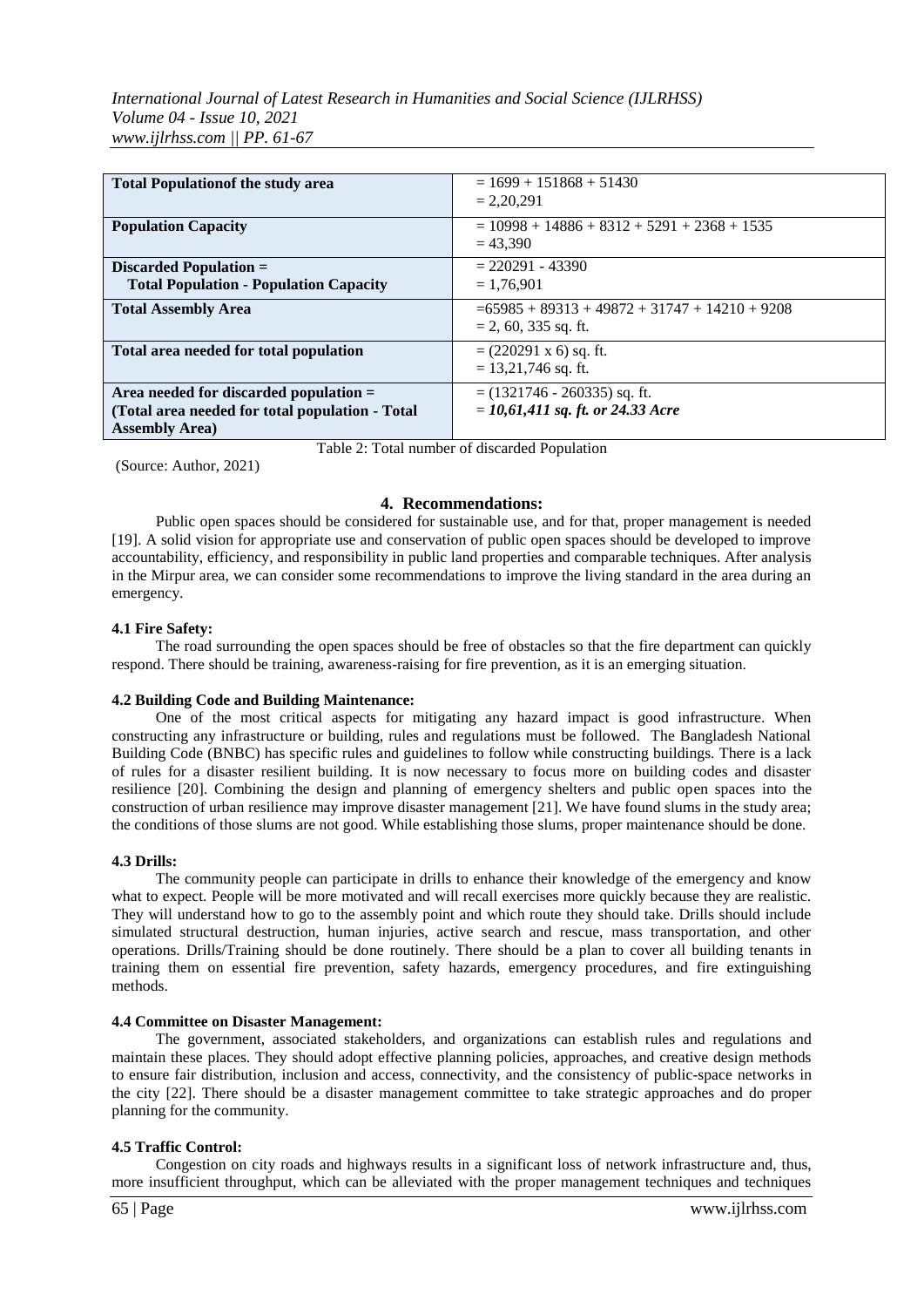## *www.ijlrhss.com || PP. 61-67*

[23]. In an emergency, our study area's busy and narrow roadways could create further delays. A good road network is required to deal with any crisis.

#### **4.6 Land Use Zoning:**

Since there is a critical shortage of open space, Land Use Zoning should prioritize protecting and restoring natural open areas, historical and cultural places, and other environmentally significant sites. The local government may ease the baseline zoning rule to allow for more consistent site planning across all areas, resulting in a better site planning exercise and interaction between buildings and open spaces. Illegal settlements should be eliminated, and space can be used as a recreational zone.

#### **5. Conclusion:**

Dhaka city has become one of the world's twenty most vulnerable cities in the world, making it one of the least livable cities. It is a rapidly growing unplanned city with significant vulnerabilities. The research area contains a wide range of infrastructure, including houses, tin sheds, and slums. There are fewer open spaces, and their maintenance is inadequate. A city's public open spaces are a valuable resource. It can be used as a temporary shelter where people can stay in times of emergency and where relief distribution can be done. A policy and procedure for open space can make Dhaka better for a disaster-resilient city. Also, a proper evacuation plan in an open space can reduce the vulnerability of the community. For the overall improvement of the public open spaces, governments and organizations working for disaster risk reduction can make plans and procedures. They should initiate and support to create and conserve more open spaces. Prioritizing open space maintenance will help to protect the environment and facilitate the community.

#### **6. References:**

- [1] Shaw, R., Mallick, F., & Islam, A. (Eds.). (2013). Disaster risk reduction approaches in Bangladesh (Vol. 103). New York, NY: Springer.
- [2] Kabir, M.H., Sato, M., Habbiba, U. and Yousuf, T.B., "Assessment of urban disaster resilience in Dhaka North City Corporation (DNCC), Bangladesh," Procedia engineering, 212, pp.1107-1114, 2018.
- [3] Kar, B. and Hodgson, M.E., "A GIS‐based model to determine site suitability of emergency evacuation shelters," Transactions in GIS, 12(2), pp.227-248, 2008.
- [4] Francis, M., "Urban open spaces. Advances in environment, behavior, and design," 1(7), 1987.
- [5] Hossain, N., "Street'as Accessible Open Space Network in Earthquake Recovery Planning in Unplanned Urban Areas," Asian Journal of Humanities and Social Sciences (AJHSS), 2(4), pp.103-115, 2014.
- [6] Allan, P. and Bryant, M., "The critical role of open space in earthquake recovery: a case study," In EN: Proceedings of the 2010 NZSEE Conference (2010, Nueva Zelandia), pp. 1-10, 2010.
- [7] Allan, P., Bryant, M., Wirsching, C., Garcia, D. and Teresa Rodriguez, M., "The influence of urban morphology on the resilience of cities following an earthquake," Journal of Urban Design, 18(2), pp. 242-262, 2013.
- [8] Venn, S.J. and Niemelä, J.K., "Ecology in a multidisciplinary study of urban green space: the URGE project". Boreal environment research, 9(6), pp.479-489, 2004.
- [9] Haq, S.M.A., "Urban green spaces and an integrative approach to sustainable environment". Journal of environmental protection, 2(5), pp.601-608, 2011.
- [10] Fan, L., Xue, S. and Liu, G., "Patterns and its disaster shelter of urban green space: Empirical evidence from Jiaozuo city, China," African Journal of Agricultural Research, 7(7), pp.1184-1191, 2012.
- [11] Şenik, B. and Uzun, O., "An assessment on size and site selection of emergency assembly points and temporary shelter areas in Düzce," Natural Hazards, pp.1-16, 2020.
- [12] Antara, N. F., "Is Mirpur the next hotbed for fire hazards?" Dhaka Tribune,2019.
- [13] Correspondent, S., bdnews24.com., "Fire destroys hundreds of shanties in Mirpur slum in Dhaka". Bdnews24.com, 2019. [Accessed: Dec. 25, 2020]
- [14] Koren, D. and Rus, K., "The potential of open space for enhancing urban seismic resilience: A literature review," Sustainability, 11(21), p.5942, 2019.
- [15] Anhorn, J. and Khazai, B., "Open space suitability analysis for emergency shelter after an earthquake," Natural Hazards & Earth System Sciences, 15(4), pp.789-803, 2015.
- [16] SPHERE Project (Ed.): SPHERE Handbook: Humanitarian Charter and Minimum Standards in Disaster Response, 3rd Edn., SPHERE Project, Bourton on Dunsmore, available at: www. sphereproject.org (last access: 17 July 2013), 2011.
- [17] Hossain, M.R., Chakma, S., Diba, S.A. and Azmi, N., "Finding Temporary Emergency Shelters in Highly Dense Urban Area: A Study of Ward No 39 of Dhaka North City Corporation", n.d.